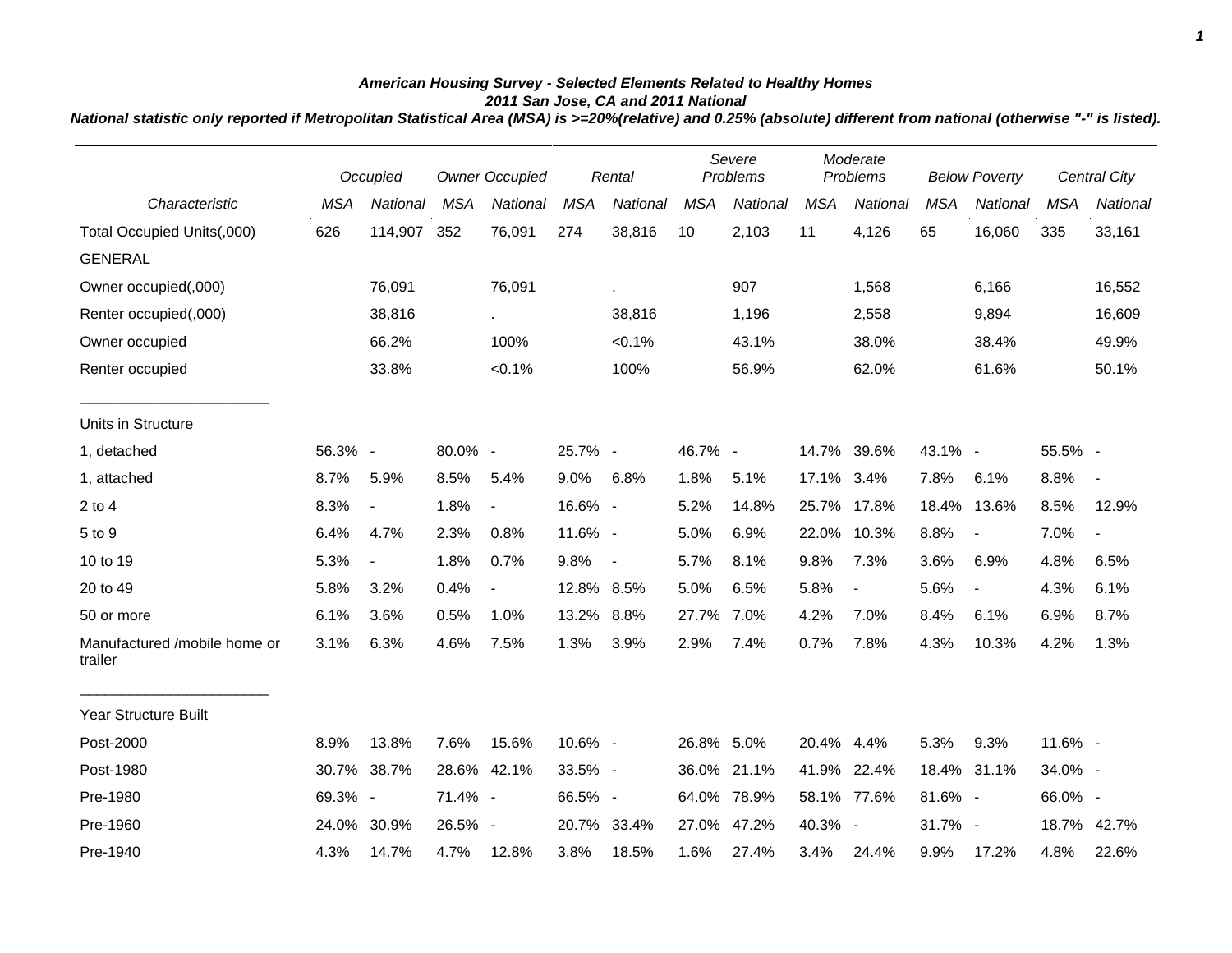|                                                        |         | Occupied                 |            | <b>Owner Occupied</b> |            | Rental                   |                | Severe<br>Problems |                | Moderate<br>Problems     |            | <b>Below Poverty</b> |            | Central City |  |
|--------------------------------------------------------|---------|--------------------------|------------|-----------------------|------------|--------------------------|----------------|--------------------|----------------|--------------------------|------------|----------------------|------------|--------------|--|
| Characteristic                                         | MSA     | National                 | MSA        | National              | <b>MSA</b> | National                 | <b>MSA</b>     | National           | <b>MSA</b>     | National                 | <b>MSA</b> | National             | <b>MSA</b> | National     |  |
| Foundation (for 1-unit not<br>manufactured)            |         |                          |            |                       |            |                          |                |                    |                |                          |            |                      |            |              |  |
| 1-Unit not manufactured(,000)                          | 407     | 80,505                   | 312        | 66,752                | 95         | 13,753                   | 5              | 1,040              | 3              | 1,772                    | 33         | 7,844                | 216        | 18,949       |  |
| With a basement under all of<br>house                  | 1.8%    | 32.7%                    | 1.7%       | 34.4%                 | 2.4%       | 24.0%                    | 1.6%           | 32.2%              | 2.7%           | 22.1%                    | 1.3%       | 27.3%                | 2.9%       | 31.9%        |  |
| With a basement under part of<br>house                 | 3.0%    | 10.6%                    | 2.9%       | 11.3%                 | 3.3%       | 7.2%                     | 2.1%           | 7.9%               | 7.8%           | $\overline{\phantom{a}}$ | 5.0%       | 7.3%                 | 2.5%       | 8.1%         |  |
| With a crawl space                                     |         | 56.7% 22.1%              |            | 61.0% 21.4%           | 42.6%      | 25.3%                    | 52.8%          | 24.1%              | 25.4%          | 40.2%                    | 60.1%      | 25.9%                | 50.5%      | 20.2%        |  |
| On a concrete slab                                     | 36.7% - |                          | $33.1\%$ - |                       | 48.7% -    |                          | 43.5%          | 29.7%              |                | 64.1% 23.7%              | 32.7% -    |                      | 42.8% -    |              |  |
| In some other way                                      | 1.8%    | $\sim$                   | 1.4%       | $\sim$                | 3.0%       | $\blacksquare$           | $< 0.1\%$ 6.1% |                    | $< 0.1\%$ 5.3% |                          | 0.9%       | 3.2%                 | 1.3%       | 1.6%         |  |
| <b>EXTERIOR</b>                                        |         |                          |            |                       |            |                          |                |                    |                |                          |            |                      |            |              |  |
| <b>External Building Conditions (non</b><br>multiunit) |         |                          |            |                       |            |                          |                |                    |                |                          |            |                      |            |              |  |
| Sagging roof                                           | 2.5%    | $\overline{\phantom{a}}$ | 2.2%       |                       | 3.4%       | $\overline{\phantom{a}}$ | 3.1%           | 9.0%               | 8.0%           | 11.4%                    | 8.0%       | 3.8%                 | 3.4%       | 2.4%         |  |
| Missing roofing material                               | 2.9%    | 3.6%                     | 3.5%       |                       | 1.0%       | 4.1%                     | 1.6%           | 9.9%               | 10.9%          | 14.3%                    | 9.6%       | 5.8%                 | 2.3%       | 3.8%         |  |
| Hole in roof                                           | 2.0%    | 1.5%                     | 2.3%       | 1.3%                  | 0.7%       | 2.4%                     | 3.1%           | 7.6%               | 10.6%          | $\overline{\phantom{a}}$ | 1.3%       | 3.4%                 | 1.8%       |              |  |
| Missing bricks, siding, other<br>outside wall material | 0.7%    | 2.5%                     | 0.3%       | 2.2%                  | 2.0%       | 3.9%                     | 3.2%           | 10.7%              | 7.7%           | 14.2%                    | 1.0%       | 5.0%                 | 1.0%       | 3.2%         |  |
| Sloping outside walls                                  | 0.7%    | 1.2%                     | 0.8%       |                       | 0.6%       | 2.2%                     | $< 0.1\%$      | 5.9%               | 5.0%           | 8.4%                     | 3.8%       | 2.3%                 | 0.6%       | 1.5%         |  |
| Boarded up windows                                     | 0.3%    | 1.0%                     | 0.3%       | 0.9%                  | 0.4%       | 1.6%                     | 2.1%           | 4.5%               | $< 0.1\%$ 6.1% |                          | 0.6%       | 2.6%                 | 0.3%       | 1.5%         |  |
| Broken windows                                         | 1.5%    | 4.2%                     | 1.5%       | 3.7%                  | 1.5%       | 6.6%                     | 1.7%           | 14.1%              | 7.9%           | 18.1%                    | 1.2%       | 8.6%                 | 1.3%       | 4.8%         |  |
| Bars on windows                                        | 1.4%    | 2.9%                     | 1.5%       | 2.7%                  | 1.0%       | 3.8%                     | $< 0.1\%$      | 4.2%               | $< 0.1\%$ 7.5% |                          | 1.6%       | 4.8%                 | 1.5%       | 8.9%         |  |
| Foundation crumbling or has open 3.2%<br>crack or hole |         | 5.4%                     | 3.1%       | 5.1%                  | 3.2%       | 6.8%                     | 6.4%           | 15.0%              |                | 10.6% 18.5%              | 6.1%       | 8.4%                 | 2.9%       | 6.4%         |  |
| None of the above                                      | 87.7% - |                          | 88.2% -    |                       | 86.0% -    |                          |                | 88.3% 64.2%        |                | 68.9% 50.3%              | 76.1% -    |                      | 89.1% -    |              |  |
| None of the above(excluding bars) 88.8% -              |         |                          | 89.5% -    |                       | 86.7% -    |                          |                | 88.3% 66.3%        |                | 68.9% 53.3%              | 77.7% -    |                      | 90.3% -    |              |  |
| Water Leakage During Last 12<br>Months                 |         |                          |            |                       |            |                          |                |                    |                |                          |            |                      |            |              |  |

*2*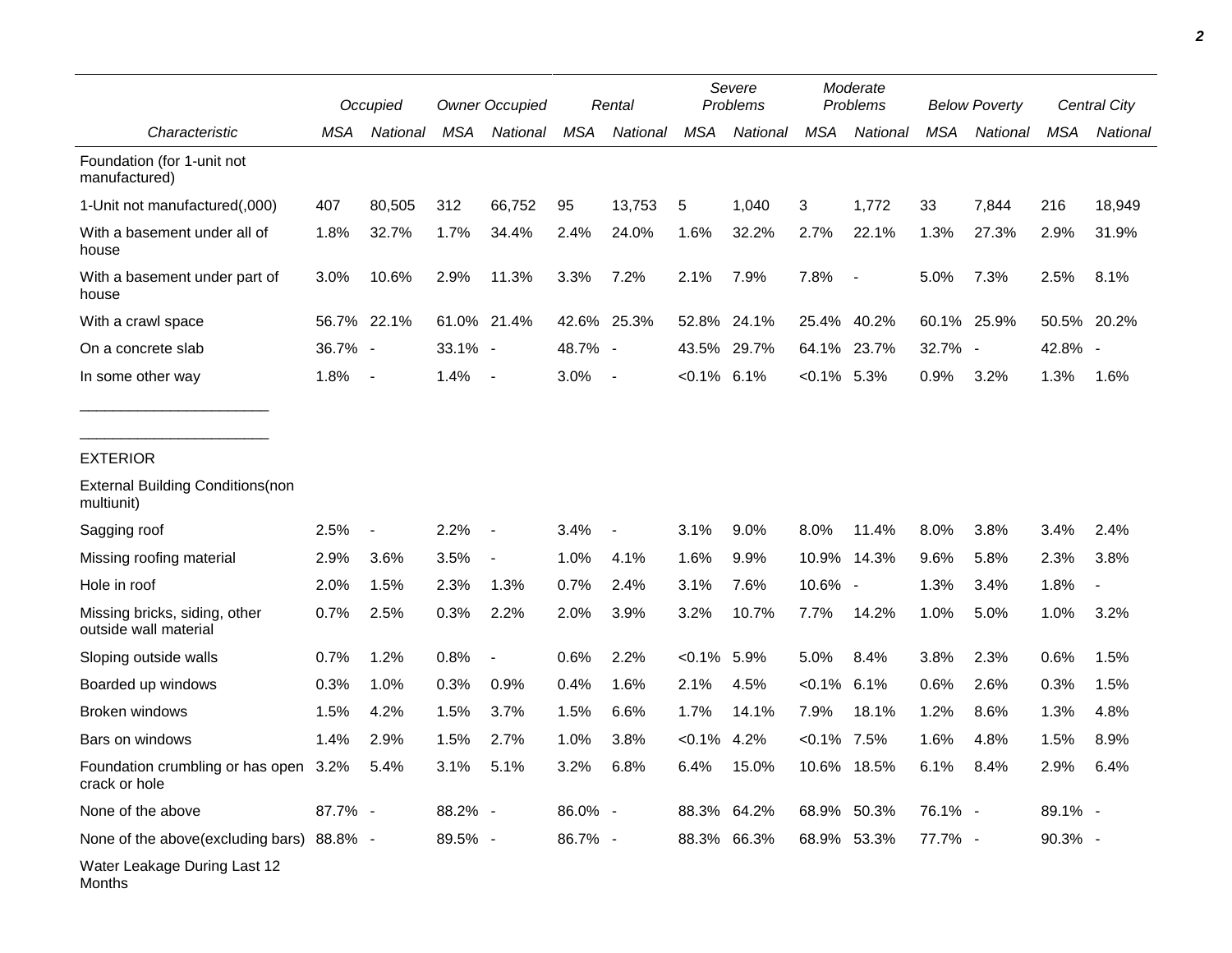|                                         |           | Occupied       |           | <b>Owner Occupied</b>    |            | Rental                   | Severe<br>Problems |          | Moderate<br>Problems |                          | <b>Below Poverty</b> |                          | Central City |                |
|-----------------------------------------|-----------|----------------|-----------|--------------------------|------------|--------------------------|--------------------|----------|----------------------|--------------------------|----------------------|--------------------------|--------------|----------------|
| Characteristic                          | MSA       | National       | MSA       | National                 | <b>MSA</b> | National                 | <b>MSA</b>         | National | <b>MSA</b>           | National                 | <b>MSA</b>           | National                 | MSA          | National       |
| With leakage from outside<br>structure  | 5.3%      | 11.0%          | 6.6%      | 11.5%                    | 3.6%       | 9.8%                     | 2.5%               | 17.4%    | 9.5%                 | 29.4%                    | 6.1%                 | 11.6%                    | 5.7%         | 11.6%          |
| Roof                                    | 3.8%      | 5.7%           | 5.3%      | $\overline{\phantom{a}}$ | 1.8%       | 4.9%                     | 1.7%               | 10.0%    | 7.7%                 | 16.8%                    | 5.1%                 | 6.5%                     | 3.6%         | 5.9%           |
| <b>Basement leak</b>                    | $< 0.1\%$ | 2.8%           | $< 0.1\%$ | 3.4%                     | $<0.1\%$   | 1.4%                     | $< 0.1\%$          | 2.5%     | 0.9%                 | 5.1%                     | 0.1%                 | 1.9%                     | $< 0.1\%$    | 2.6%           |
| Walls, closed windows, or doors<br>leak | 1.5%      | 2.2%           | 1.3%      | 1.8%                     | 1.7%       | 3.0%                     | 0.8%               | 4.7%     | 5.8%                 | 8.9%                     | 0.4%                 | 2.8%                     | 1.8%         | 2.9%           |
| Other or Unknown exterior Leak          | 0.6%      | 1.2%           | 0.7%      | 1.1%                     | 0.3%       | 1.3%                     | $< 0.1\%$ 2.9%     |          | 0.7%                 | 3.3%                     | 0.4%                 | 1.3%                     | 0.3%         | 1.4%           |
| <b>INTERIOR</b>                         |           |                |           |                          |            |                          |                    |          |                      |                          |                      |                          |              |                |
| Damage                                  |           |                |           |                          |            |                          |                    |          |                      |                          |                      |                          |              |                |
| Holes in floors                         | 0.5%      | 1.0%           | 0.7%      | $\overline{\phantom{a}}$ | 0.2%       | 1.6%                     | 0.8%               | 7.2%     | 4.3%                 | 9.9%                     | 0.4%                 | 2.1%                     | 0.6%         | 1.3%           |
| Open cracks or holes                    | 2.6%      | 5.2%           | 1.4%      | 4.2%                     | 4.1%       | 7.1%                     | 3.6%               | 18.1%    | 10.3%                | 29.9%                    | 4.4%                 | 8.6%                     | 2.8%         | 6.7%           |
| Broken plaster or peeling paint         | 1.5%      | 2.1%           | 1.4%      | $\overline{\phantom{a}}$ | 1.6%       | 3.1%                     | 0.8%               | 8.3%     | 8.2%                 | 18.6%                    | 3.0%                 | $\overline{\phantom{a}}$ | 1.8%         | 3.2%           |
| Water Leakage During Last 12<br>Months  |           |                |           |                          |            |                          |                    |          |                      |                          |                      |                          |              |                |
| With leakage from inside structure      | 5.7%      | 8.5%           | 5.0%      | 7.2%                     | 6.6%       | 11.2%                    | 15.9% -            |          |                      | 14.0% 25.1%              | 6.1%                 | 11.0%                    | 5.4%         | 10.0%          |
| Fixtures backed up or overflowed        | 1.8%      | $\blacksquare$ | 1.4%      | 1.7%                     | 2.3%       | $\overline{\phantom{a}}$ | $< 0.1\%$ 4.9%     |          | 7.1%                 | $\overline{\phantom{a}}$ | 0.9%                 | 2.2%                     | 1.9%         | $\blacksquare$ |
| Pipes leaked                            | 2.0%      | 3.6%           | 1.9%      | 2.9%                     | 2.0%       | 4.9%                     | 2.5%               | 8.4%     | 4.9%                 | 12.5%                    | 4.6%                 | $\overline{\phantom{a}}$ | 1.8%         | 4.5%           |
| Broken water heater                     | 0.2%      | 0.8%           | 0.2%      | 0.9%                     | 0.2%       | 0.8%                     | 0.9%               | 1.4%     | 1.1%                 | 2.0%                     | $< 0.1\%$            | 1.0%                     | 0.2%         | 0.7%           |
| Other or Unknown                        | 1.8%      | 2.4%           | 1.6%      | $\blacksquare$           | 2.2%       | 3.6%                     | 12.6%              | 3.2%     | 1.7%                 | $6.0\%$                  | 0.5%                 | 3.0%                     | 1.6%         | 2.9%           |
|                                         |           |                |           |                          |            |                          |                    |          |                      |                          |                      |                          |              |                |
| Rodents                                 |           |                |           |                          |            |                          |                    |          |                      |                          |                      |                          |              |                |
| Signs of rats in last 3 mon.            | 2.1%      | 1.0%           | 2.9%      | 0.9%                     | 1.1%       |                          | 2.4%               | 3.3%     | 1.7%                 | 3.6%                     | 1.0%                 | 1.8%                     | 1.4%         |                |
| Signs of mice in last 3 mon.            | 5.0%      | 11.1%          | 5.0%      | 11.7%                    | 4.9%       | 10.0%                    | 3.5%               | 17.7%    | 2.5%                 | 20.0%                    | 4.5%                 | 12.5%                    | 6.0%         | 9.9%           |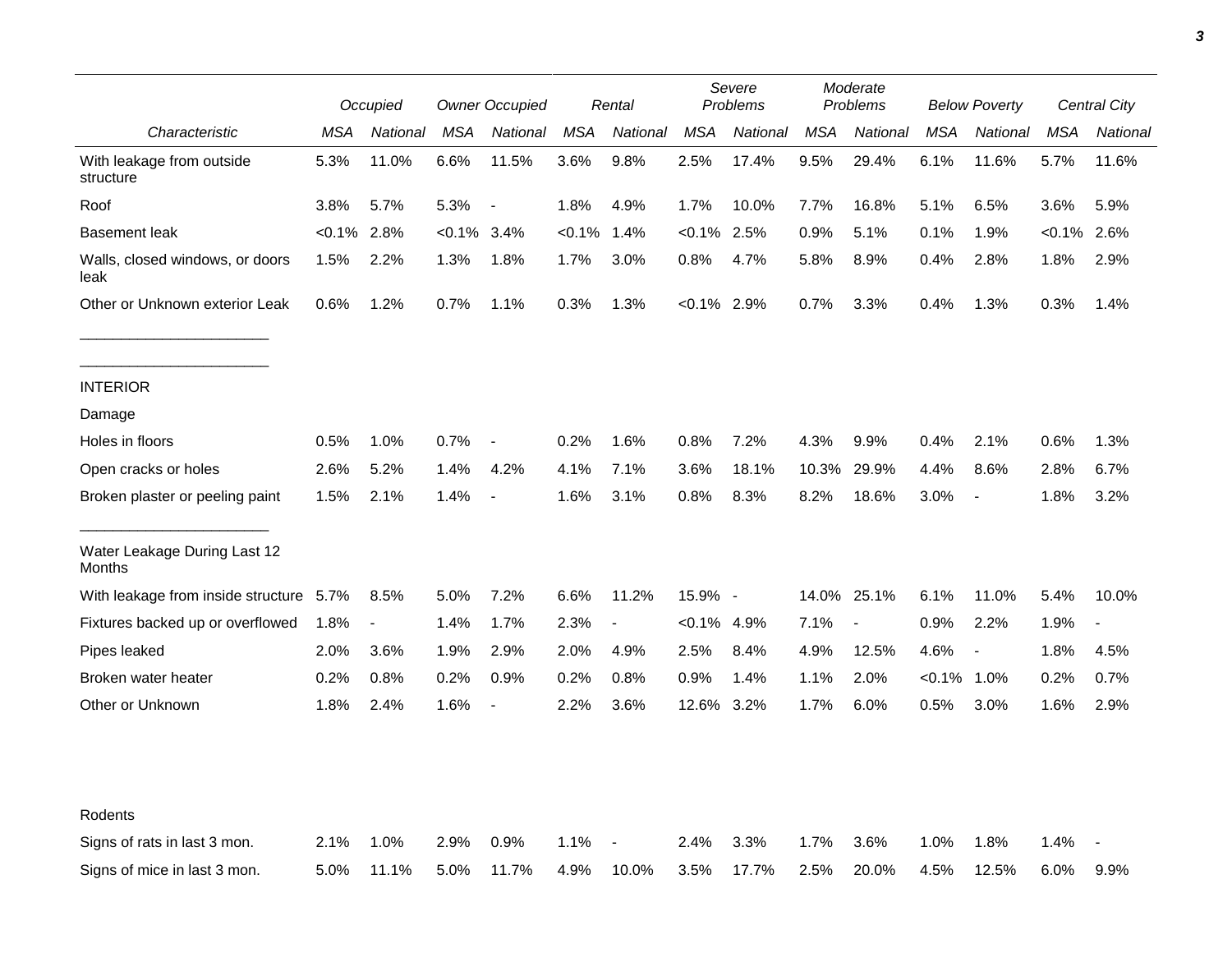|                                                           | Occupied       |                          | <b>Owner Occupied</b> |          | Rental      |                          | Severe<br>Problems |          | Moderate<br>Problems |                          | <b>Below Poverty</b> |             | <b>Central City</b> |                          |
|-----------------------------------------------------------|----------------|--------------------------|-----------------------|----------|-------------|--------------------------|--------------------|----------|----------------------|--------------------------|----------------------|-------------|---------------------|--------------------------|
| Characteristic                                            | MSA            | National                 | <b>MSA</b>            | National | <b>MSA</b>  | National                 | <b>MSA</b>         | National | <b>MSA</b>           | National                 | <b>MSA</b>           | National    | <b>MSA</b>          | National                 |
| Signs of rodents, not sure which<br>kind in last 3 mon.   | 0.8%           | $\blacksquare$           | 0.9%                  | 0.5%     | 0.7%        |                          | 0.9%               | 1.5%     | 0.8%                 | 1.6%                     | 2.6%                 | 1.0%        | 0.8%                | $\overline{\phantom{a}}$ |
| Electrical                                                |                |                          |                       |          |             |                          |                    |          |                      |                          |                      |             |                     |                          |
| No electrical wiring                                      | 0.2%           |                          | $< 0.1\%$ 0.1%        |          | 0.5%        | 0.2%                     | $< 0.1\%$ 3.2%     |          | $< 0.1\%$ 0.1%       |                          | $< 0.1\%$ 0.3%       |             | 0.4%                | $\overline{\phantom{a}}$ |
| <b>Exposed wiring</b>                                     | 3.7%           | 1.6%                     | 3.5%                  | 1.3%     | 3.9%        | 2.1%                     | 3.7%               | 6.2%     | 0.8%                 | 3.9%                     | 9.7%                 | 2.5%        | 5.4%                | 1.6%                     |
| Rooms without electric outlets                            | 0.8%           | $\overline{\phantom{a}}$ | 0.3%                  | 0.6%     | 1.4%        | $\overline{\phantom{a}}$ | $< 0.1\%$          | 6.5%     | 2.1%                 |                          | 0.5%                 | 1.4%        | 0.7%                | 1.0%                     |
| Fuses/breakers blown in last 3<br>mon.                    | 6.9%           | 9.4%                     | 7.5%                  | 9.4%     | 6.0%        | 9.4%                     | 5.3%               | 14.7%    | 6.8%                 | 15.1%                    | 3.2%                 | 9.1%        | 6.1%                | 9.6%                     |
| Sanitation                                                |                |                          |                       |          |             |                          |                    |          |                      |                          |                      |             |                     |                          |
| Lacking complete kitchen facilities                       | 1.5%           | $\sim$                   | 0.6%                  |          | 2.6%        | 4.0%                     | 4.0%               | 8.4%     |                      | 83.6% 44.4%              | 3.3%                 |             | 1.8%                | 2.8%                     |
| Lacking some or all plumbing<br>facilities                | 1.2%           | $\sim$                   | 0.2%                  | 0.8%     | 2.4%        | $\overline{\phantom{a}}$ | 69.8% -            |          | $< 0.1\%$ 0.0%       |                          | 1.0%                 | 2.1%        | 1.1%                | 1.8%                     |
| Water not safe to drink                                   | 13.8% 8.3%     |                          | 11.3% 6.2%            |          |             | 17.1% 12.3%              | 14.8% -            |          | 15.4%                | $\overline{\phantom{a}}$ |                      | 20.9% 13.1% | 16.0%               | 10.1%                    |
| Water stoppage in last 3 mon.                             | 3.5%           | $\sim$                   | 2.1%                  | 3.5%     | 5.3%        | $\overline{\phantom{a}}$ | 4.3%               | 8.3%     | 7.6%                 | 9.4%                     | 4.8%                 |             | 2.9%                | 4.0%                     |
| No flush toilets working some time 2.3%<br>in last 3 mon. |                | $\sim$                   | 1.5%                  | 1.1%     | 3.4%        | $\blacksquare$           | 1.7%               | 5.7%     | 7.6%                 | 9.8%                     | 5.7%                 | 3.4%        | 2.4%                | $\overline{\phantom{a}}$ |
| With sewage disposal breakdowns 0.8%<br>in last 3 mon.    |                | 1.4%                     | 0.8%                  | 1.2%     | 0.8%        | 1.7%                     | 2.6%               | 3.7%     | 4.7%                 |                          | 1.2%                 | 2.0%        | 0.7%                | 1.6%                     |
| Septic tank, cesspool, chemical<br>toilet                 | 1.5%           | 19.6%                    | 1.9%                  | 25.7%    | 0.8%        | 7.5%                     | 2.9%               | 15.6%    | 1.7%                 | 16.1%                    | 1.0%                 | 14.7%       | 0.1%                | 1.3%                     |
| With septic tank or cesspool<br>breakdowns in last 3 mon. | $< 0.1\%$ 0.3% |                          | $< 0.1\%$ 0.3%        |          | $< 0.1\%$ - |                          | $< 0.1\%$ 0.8%     |          | $< 0.1\%$ 0.8%       |                          | $< 0.1\%$ 0.4%       |             | $< 0.1\%$ -         |                          |
| <b>HEATING/FUEL</b>                                       |                |                          |                       |          |             |                          |                    |          |                      |                          |                      |             |                     |                          |
| Main Heating Equipment                                    |                |                          |                       |          |             |                          |                    |          |                      |                          |                      |             |                     |                          |

Warm-air furnace **74.5% - 88.9% 67.9% 55.8% - 64.5% 47.8% 53.7% 39.1% 64.1% - 74.8%** Steam or hot water system 1.0% 11.0% 1.2% 9.7% 0.9% 13.5% <0.1% 18.6% <0.1% 14.0% 0.5% 10.9% 0.7% 15.6%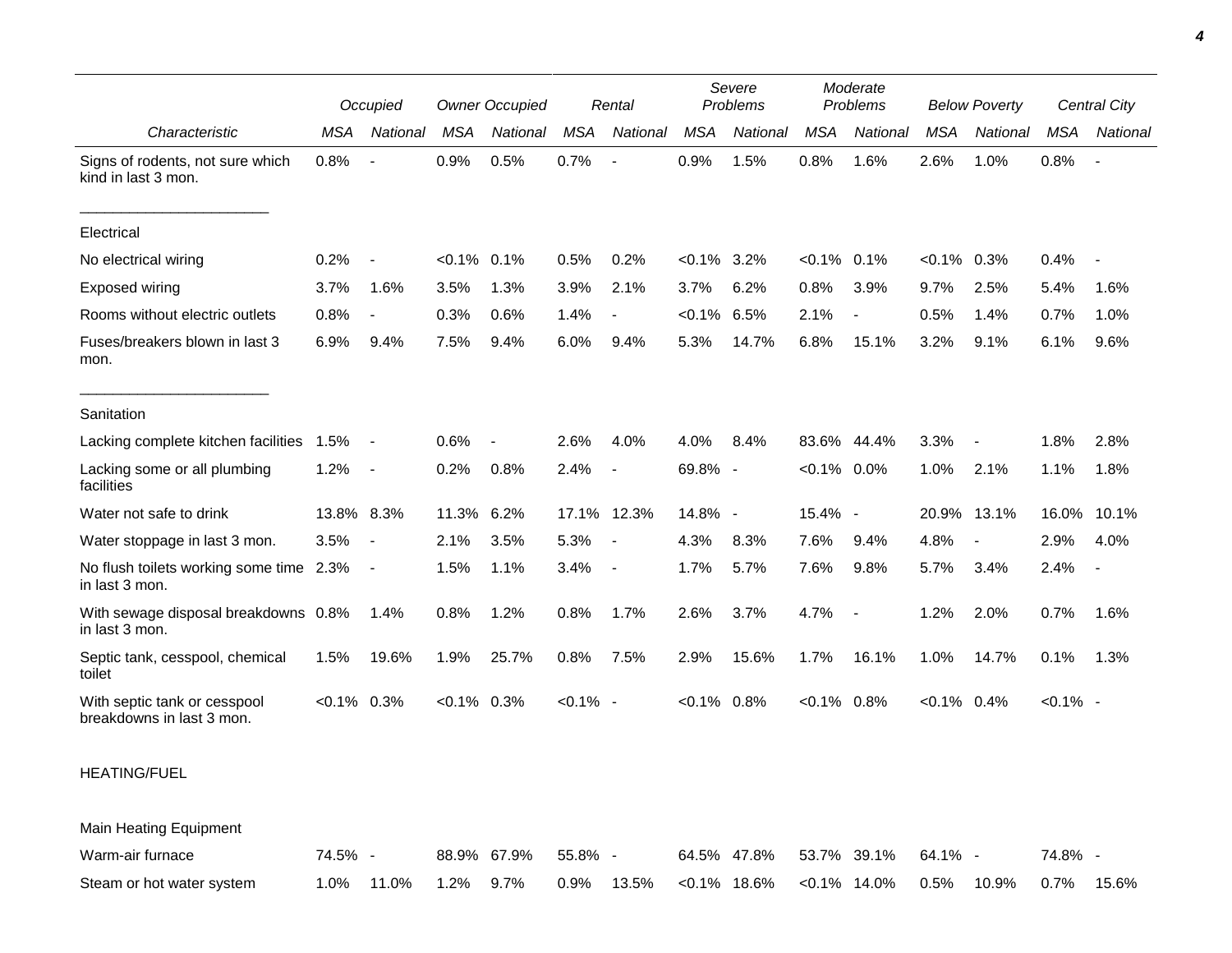|                                                         | Occupied       |                          | <b>Owner Occupied</b> |                          | Rental         |                          | Severe<br>Problems |                          | Moderate<br>Problems |                          | <b>Below Poverty</b> |                          | <b>Central City</b> |                          |
|---------------------------------------------------------|----------------|--------------------------|-----------------------|--------------------------|----------------|--------------------------|--------------------|--------------------------|----------------------|--------------------------|----------------------|--------------------------|---------------------|--------------------------|
| Characteristic                                          | <b>MSA</b>     | National                 | <b>MSA</b>            | National                 | <b>MSA</b>     | National                 | <b>MSA</b>         | National                 | <b>MSA</b>           | National                 | <b>MSA</b>           | National                 | <b>MSA</b>          | National                 |
| Electric heat pump                                      | 1.5%           | 11.8%                    | 0.7%                  | 12.9%                    | 2.4%           | 9.6%                     | $< 0.1\%$ 7.1%     |                          | 1.7%                 | 4.8%                     | 0.4%                 | 9.7%                     | 1.2%                | 8.5%                     |
| Built-in electric units                                 | 6.2%           | 4.2%                     | 2.1%                  | 2.6%                     | 11.5% 7.4%     |                          | 5.0%               | $\overline{\phantom{a}}$ | 5.7%                 | $\overline{\phantom{a}}$ | 4.8%                 | 5.9%                     | 7.0%                | 3.9%                     |
| Floor, wall, or other built-in hot air<br>without ducts | 14.5% 3.9%     |                          | 6.0%                  | 2.4%                     | 25.4% 6.9%     |                          | 25.0% 7.0%         |                          | 34.0% 5.6%           |                          | 23.5% 6.7%           |                          | 13.6% 5.2%          |                          |
| Room heaters with flue                                  | 0.5%           | 0.8%                     | 0.6%                  | $\overline{\phantom{a}}$ | 0.3%           | 1.0%                     | $< 0.1\%$ 1.1%     |                          | $< 0.1\%$            | 1.1%                     | 0.3%                 | 1.4%                     | 0.3%                | 0.6%                     |
| Room heaters without flue                               | $< 0.1\%$ 1.0% |                          | $<0.1\%$ 0.8%         |                          | 0.1%           | 1.2%                     | $< 0.1\%$ 2.5%     |                          | 1.6%                 | 25.2%                    | 0.3%                 | 2.2%                     | 0.1%                | 0.7%                     |
| Portable electric heaters                               | 1.2%           | $\blacksquare$           | 0.2%                  | 0.9%                     | 2.4%           | 1.8%                     | 3.9%               | $\overline{\phantom{a}}$ | 2.5%                 | 2.0%                     | 3.2%                 | $\overline{\phantom{a}}$ | 1.6%                | $\overline{\phantom{a}}$ |
| Stoves                                                  | $< 0.1\%$ 0.9% |                          | 0.1%                  | 1.2%                     | $< 0.1\%$ 0.5% |                          | $< 0.1\%$ 4.0%     |                          | $< 0.1\%$            | 1.0%                     | 0.1%                 | 1.2%                     | $< 0.1\%$ 0.1%      |                          |
| Fireplace with inserts                                  | $< 0.1\%$ -    |                          | 0.1%                  | $\sim$                   |                | $< 0.1\%$ $< 0.1\%$      | $< 0.1\%$ 0.1%     |                          | $< 0.1\%$            | 0.1%                     | $< 0.1\%$ 0.1%       |                          | $< 0.1\%$ -         |                          |
| Fireplace without inserts                               | $< 0.1\%$ -    |                          | $< 0.1\%$ -           |                          | $< 0.1\%$ -    |                          | $< 0.1\%$ 0.2%     |                          | $< 0.1\%$ 0.1%       |                          | 0.3%                 | 0.1%                     |                     | $< 0.1\%$ $< 0.1\%$      |
| Other                                                   | 0.4%           | $\sim$                   | 0.1%                  | $\sim$                   | 0.8%           | 0.4%                     | 0.9%               | $\overline{\phantom{a}}$ | $< 0.1\%$ 0.3%       |                          | 2.2%                 | 0.7%                     | 0.5%                | $\overline{\phantom{a}}$ |
| No heating equipment                                    | 0.2%           | $\sim$                   | 0.1%                  | $\overline{\phantom{a}}$ | 0.3%           | 0.7%                     | 0.8%               | $1.1\%$                  | 0.8%                 | $\overline{\phantom{a}}$ | 0.4%                 | $\blacksquare$           | 0.2%                | 0.7%                     |
| Cooking stove                                           | $< 0.1\%$ -    |                          |                       | $< 0.1\% < 0.1\%$        | $< 0.1\%$ -    |                          | $< 0.1\%$ 0.2%     |                          | $<0.1\%$ 0.3%        |                          | $< 0.1\%$ 0.2%       |                          | $< 0.1\%$ 0.1%      |                          |
| <b>Water Heating Fuel</b>                               |                |                          |                       |                          |                |                          |                    |                          |                      |                          |                      |                          |                     |                          |
| Electricity                                             | 14.2%          | 41.3%                    | 7.0%                  | 39.0%                    |                | 23.6% 45.7%              |                    | 11.2% 38.7%              | 9.9%                 | 39.0%                    | 17.4%                | 46.9%                    |                     | 13.7% 31.9%              |
| Gas, LP/bottled gas                                     |                | 84.8% 54.3%              |                       | 92.8% 56.6%              |                | 74.6% 49.7%              | 88.8% 53.8%        |                          | 87.6%                | 55.2%                    |                      | 81.8% 49.2%              |                     | 85.6% 62.8%              |
| Fuel oil                                                | $< 0.1\%$ 4.1% |                          | $< 0.1\%$ 4.0%        |                          | $< 0.1\%$ 4.3% |                          | $< 0.1\%$ 6.5%     |                          | $< 0.1\%$ 5.1%       |                          | $< 0.1\%$ 3.6%       |                          | $< 0.1\%$ 5.0%      |                          |
| Kerosene or other liquid fuel                           | $< 0.1\%$ -    |                          | $< 0.1\%$ -           |                          | $< 0.1\%$ -    |                          |                    | $< 0.1\%$ $< 0.1\%$      | $< 0.1\%$            | 0.1%                     | $< 0.1\%$ -          |                          | $< 0.1\%$ -         |                          |
| Other                                                   | 0.9%           | 0.4%                     | 0.2%                  | $\blacksquare$           | 1.8%           | 0.2%                     | $< 0.1\%$ 1.0%     |                          | 2.5%                 | 0.5%                     | 0.8%                 | 0.3%                     | 0.6%                | 0.2%                     |
| Clothes Dryer(,000)                                     | 481            | 93,052                   | 343                   | 72,397                   | 138            | 20,655                   | 8                  | 1,139                    | 5                    | 2,344                    | 36                   | 9.825                    | 264                 | 21,908                   |
| Have Clothes Dryer                                      | 76.8% -        |                          | 97.2% -               |                          | 50.5% -        |                          | 77.8% 54.2%        |                          | 43.2%                | 56.8%                    | 55.5% -              |                          | 78.8% -             |                          |
| Electricity                                             | 71.1% -        |                          | 67.1% -               |                          | 81.1% -        |                          | 85.8% -            |                          | 51.5%                | 82.5%                    | 67.0% 82.1%          |                          | 71.8% -             |                          |
| Gas, LP gas (liquid propane)                            |                | 28.8% 21.8%              |                       | 32.8% 23.5%              | $18.8\%$ -     |                          | 14.2%              | 21.0%                    |                      | 48.5% 17.5%              |                      | 32.7% 17.8%              | 28.2% -             |                          |
| Other                                                   | 0.1%           | $\overline{\phantom{a}}$ | 0.1%                  | $\sim$                   | 0.1%           | $\overline{\phantom{a}}$ | $< 0.1\%$ 0.1%     |                          |                      | $< 0.1\%$ $< 0.1\%$      | 0.3%                 | $\overline{\phantom{a}}$ | $< 0.1\%$ 0.1%      |                          |

Heating Problems

\_\_\_\_\_\_\_\_\_\_\_\_\_\_\_\_\_\_\_\_\_\_\_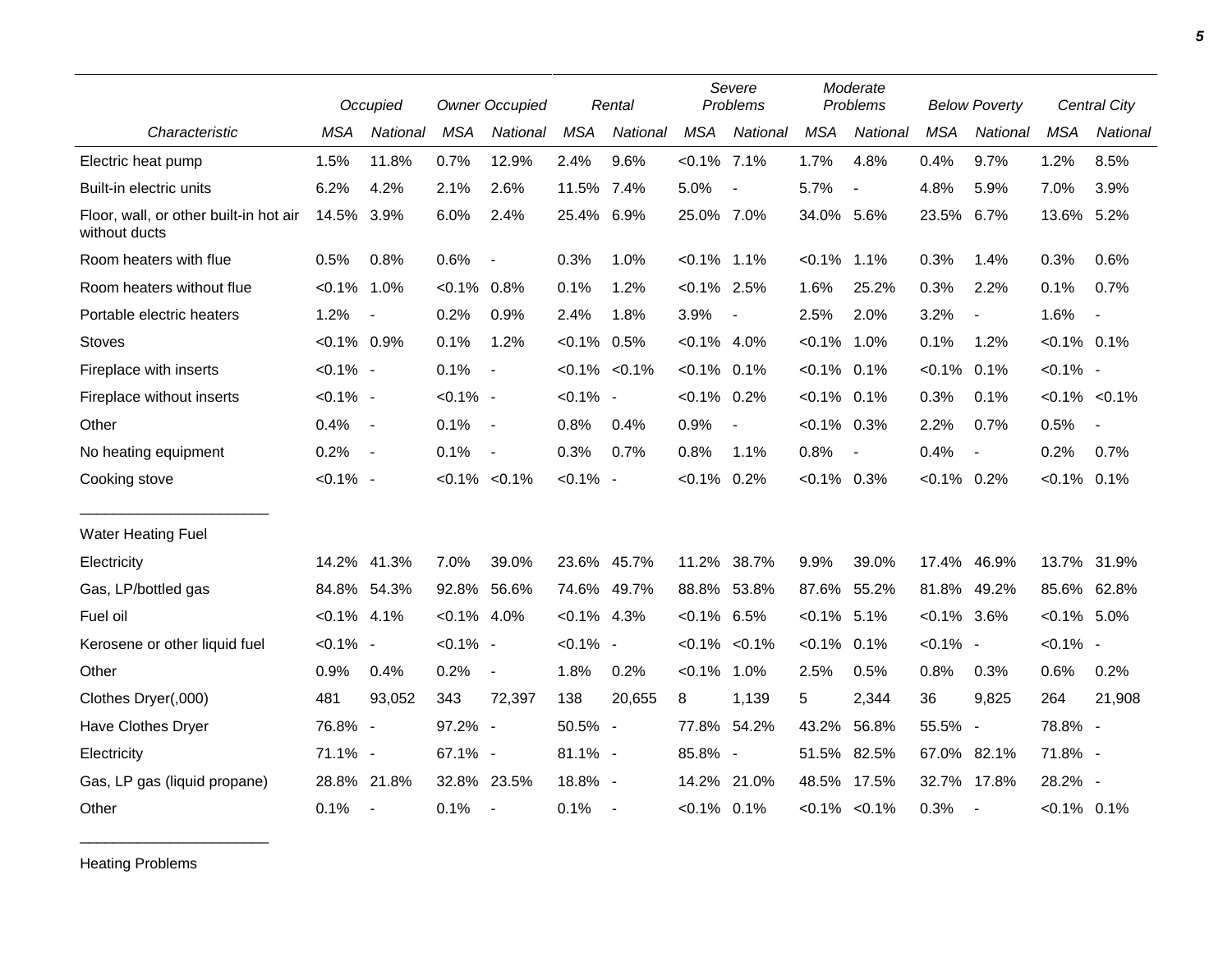|                                                                | Occupied       |                          | <b>Owner Occupied</b> |                          |                | Rental                   |                | Severe<br>Problems       |                | Moderate<br>Problems     |                | <b>Below Poverty</b>     |                | <b>Central City</b>      |  |
|----------------------------------------------------------------|----------------|--------------------------|-----------------------|--------------------------|----------------|--------------------------|----------------|--------------------------|----------------|--------------------------|----------------|--------------------------|----------------|--------------------------|--|
| Characteristic                                                 | MSA            | National                 | MSA                   | National                 | <b>MSA</b>     | National                 | <b>MSA</b>     | National                 | <b>MSA</b>     | National                 | MSA            | National                 | <b>MSA</b>     | National                 |  |
| Uncomfortably cold for 24 hours or 10.4% -<br>more last winter |                |                          | 7.8%                  |                          | 14.3% -        |                          | 41.2% -        |                          |                | 10.1% 22.2%              | 17.5%          | 13.7%                    | 10.2% -        |                          |  |
| Heating equipment breakdowns                                   | 2.1%           | $\overline{\phantom{a}}$ | 1.1%                  | 1.9%                     | 3.4%           | $\overline{\phantom{a}}$ | 30.2% -        |                          | $< 0.1\%$ 4.1% |                          | 6.5%           | 3.8%                     | 3.1%           | $\overline{\phantom{a}}$ |  |
| Other causes                                                   | 7.3%           | $\overline{\phantom{a}}$ | 6.5%                  |                          | 8.5%           | 6.7%                     | 3.8%           | 11.0%                    | 9.0%           | 15.4%                    | 9.2%           | $\overline{\phantom{a}}$ | 6.3%           |                          |  |
| Utility interruption                                           | 0.2%           | 1.9%                     | 0.3%                  | 2.3%                     | $< 0.1\%$      | 1.1%                     | $< 0.1\%$      | 1.5%                     | 2.0%           | $\overline{\phantom{a}}$ | 0.1%           | 1.6%                     | 0.1%           | 1.1%                     |  |
| Inadequate heating capacity                                    | 2.1%           | 1.1%                     | 1.1%                  | 0.7%                     | 3.5%           | 2.0%                     | 0.9%           | 3.9%                     | 0.8%           | 5.4%                     | 2.8%           | 2.2%                     | 2.3%           | 1.7%                     |  |
| Inadequate insulation                                          | 1.0%           | $\blacksquare$           | 0.4%                  | 0.7%                     | 1.8%           | $\blacksquare$           | 3.8%           | $\overline{\phantom{a}}$ | 1.7%           | 5.0%                     | $< 0.1\%$      | 2.0%                     | 0.5%           | 1.4%                     |  |
| Cost of heating                                                | 2.2%           | 1.0%                     | 2.3%                  | 1.0%                     | 2.0%           | 1.1%                     | $< 0.1\%$ 1.7% |                          | 2.0%           | 2.8%                     | 2.9%           | 1.3%                     | 2.0%           | 0.8%                     |  |
| Other                                                          | 2.4%           | 1.3%                     | 2.5%                  | 1.2%                     | 2.3%           | 1.6%                     | $< 0.1\%$ 3.5% |                          | 4.5%           | 3.2%                     | 3.4%           | 1.8%                     | 1.5%           |                          |  |
| SELECTED PHYSICAL<br><b>PROBLEMS</b>                           |                |                          |                       |                          |                |                          |                |                          |                |                          |                |                          |                |                          |  |
| Severe Physical Problems(,000)                                 | 10             | 2,103                    | 1                     | 907                      | 9              | 1,196                    | 10             | 2,103                    |                |                          | 3              | 522                      | 6              | 909                      |  |
| Severe physical problems                                       | 1.7%           | $\overline{\phantom{a}}$ | 0.3%                  | 1.2%                     | 3.4%           | $\overline{\phantom{a}}$ | 100%           | $\overline{\phantom{a}}$ |                |                          | 4.1%           | $\overline{\phantom{a}}$ | 1.8%           | 2.7%                     |  |
| Plumbing                                                       | 1.2%           | $\overline{\phantom{a}}$ | 0.2%                  | 0.8%                     | 2.4%           | $\overline{\phantom{a}}$ | 69.8% -        |                          |                |                          | 1.0%           | 2.1%                     | 1.1%           | 1.8%                     |  |
| Heating                                                        | 0.5%           | $\blacksquare$           | 0.1%                  | $\blacksquare$           | 1.0%           | $\overline{\phantom{a}}$ | 30.2% -        |                          |                |                          | 3.0%           | 1.1%                     | 0.8%           |                          |  |
| Electric                                                       | $< 0.1\%$ 0.1% |                          | $< 0.1\%$ 0.1%        |                          | $< 0.1\%$ -    |                          | $< 0.1\%$ 3.1% |                          |                |                          | $< 0.1\%$      | 0.1%                     | $< 0.1\%$ -    |                          |  |
| Hallways                                                       | $< 0.1\%$ 0.0% |                          | $< 0.1\%$ 0.0%        |                          | $< 0.1\%$ 0.0% |                          | $< 0.1\%$ 0.0% |                          |                |                          | $< 0.1\%$      | $0.0\%$                  | $< 0.1\%$ 0.0% |                          |  |
| Upkeep                                                         | $< 0.1\%$ -    |                          | $< 0.1\%$ -           |                          | $< 0.1\%$      | 0.1%                     | $< 0.1\%$ 2.5% |                          |                |                          | $< 0.1\%$ 0.1% |                          | $< 0.1\%$ 0.1% |                          |  |
| Moderate Physical Problems(,000)                               | 11             | 4,126                    | 3                     | 1,568                    | 8              | 2,558                    | $\mathbf{r}$   |                          | 11             | 4,126                    | $\overline{2}$ | 1,170                    | $\overline{7}$ | 1,628                    |  |
| Moderate physical problems                                     | 1.7%           | 3.6%                     | 0.8%                  | 2.1%                     | 2.8%           | 6.6%                     |                |                          | 100%           | $\blacksquare$           | 3.8%           | 7.3%                     | 2.0%           | 4.9%                     |  |
| Plumbing                                                       | 0.1%           | $\overline{\phantom{a}}$ | 0.1%                  | $\overline{\phantom{a}}$ | 0.1%           | $\overline{\phantom{a}}$ |                |                          | 5.8%           | $\overline{a}$           | 0.3%           | $\overline{\phantom{a}}$ | 0.1%           |                          |  |
| Heating                                                        | $< 0.1\%$ 0.9% |                          | $< 0.1\%$             | 0.8%                     | 0.1%           | 1.1%                     |                |                          | 1.6%           | 25.2%                    | 0.3%           | 2.1%                     | 0.1%           | 0.7%                     |  |
| Upkeep                                                         | 1.4%           | $\overline{\phantom{a}}$ | 0.6%                  | $\blacksquare$           | 2.5%           | 3.7%                     |                |                          | 83.6%          | 44.4%                    | 3.1%           | $\overline{\phantom{a}}$ | 1.7%           | 2.6%                     |  |
| Hallways                                                       | $< 0.1\%$      | 0.0%                     | $< 0.1\%$             | 0.0%                     | $< 0.1\%$      | 0.0%                     |                |                          | $< 0.1\%$      | 0.0%                     | $< 0.1\%$      | 0.0%                     | $< 0.1\%$      | 0.0%                     |  |
| Kitchen                                                        | 0.2%           | 1.0%                     | 0.2%                  | 0.7%                     | 0.2%           | 1.7%                     |                |                          | 11.5%          | 28.2%                    | 0.3%           | 2.3%                     | 0.1%           | 1.6%                     |  |

\_\_\_\_\_\_\_\_\_\_\_\_\_\_\_\_\_\_\_\_\_\_\_